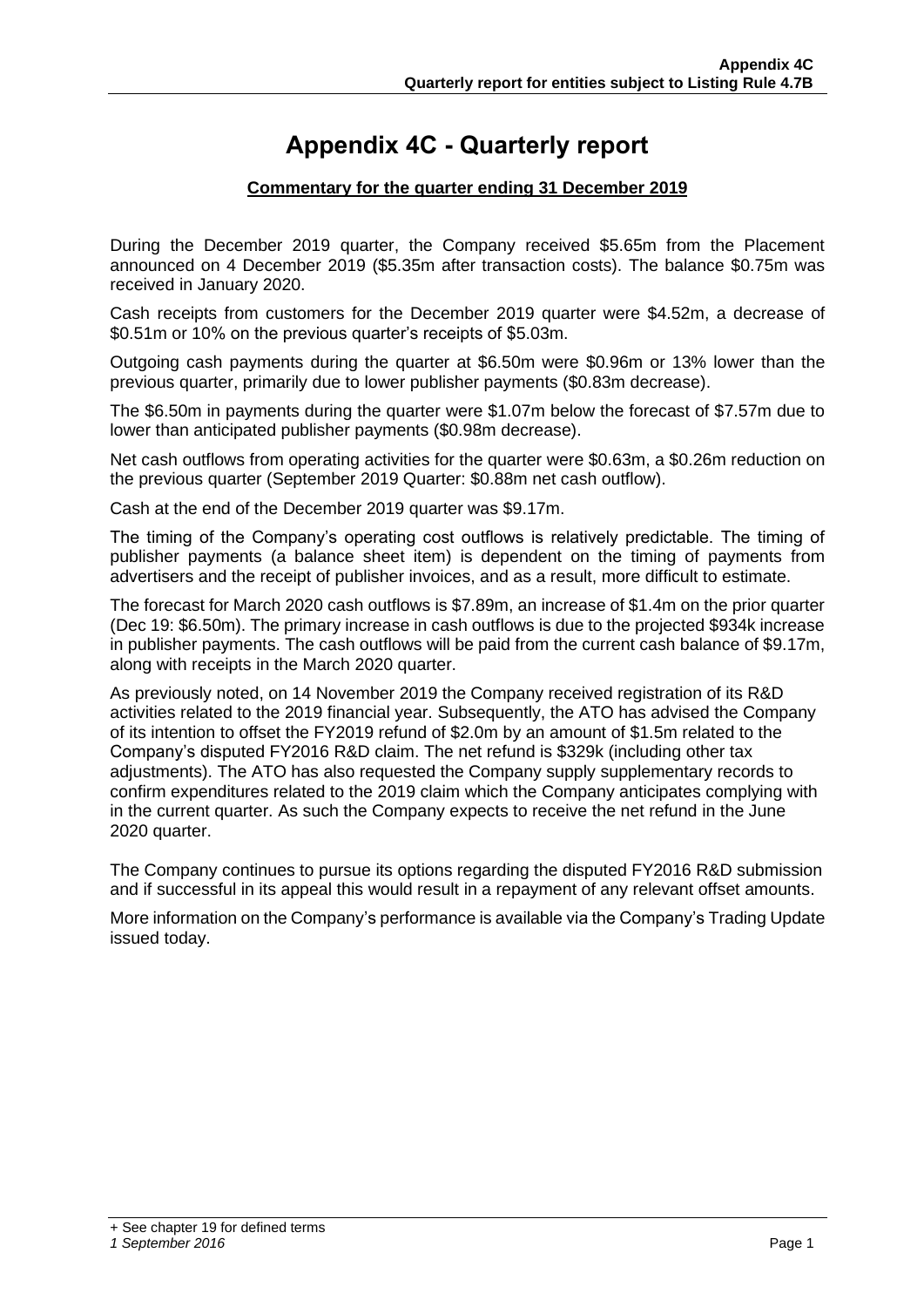# **Appendix 4C**

# **Quarterly report for entities subject to Listing Rule 4.7B**

| Name of entity                                  |                  |  |
|-------------------------------------------------|------------------|--|
| <b>ADSLOT LTD</b>                               |                  |  |
| <b>ABN</b><br>Quarter ended ("current quarter") |                  |  |
| 70 001 287 510                                  | 31 December 2019 |  |

|     | <b>Consolidated statement of cash flows</b>       | <b>Current quarter</b><br>\$A'000 | Year to date<br>(6 months)<br>\$A'000 |
|-----|---------------------------------------------------|-----------------------------------|---------------------------------------|
| 1.  | Cash flows from operating activities              |                                   |                                       |
| 1.1 | Receipts from customers                           | 4,518                             | 9,544                                 |
| 1.2 | Payments for                                      |                                   |                                       |
|     | (a) staff costs                                   | (2, 195)                          | (4,290)                               |
|     | (b) research and development                      |                                   |                                       |
|     | publishers<br>(c)                                 | (2,049)                           | (4,933)                               |
|     | other cost of sales<br>(d)                        | (401)                             | (803)                                 |
|     | (e) advertising and marketing                     | (32)                              | (52)                                  |
|     | (f)<br>other working capital/overheads            | (436)                             | (924)                                 |
| 1.3 | Dividends received (see note 3)                   |                                   |                                       |
| 1.4 | Interest received                                 | 4                                 | 17                                    |
| 1.5 | Interest and other costs of finance paid          | (38)                              | (76)                                  |
| 1.6 | Income taxes paid                                 |                                   | 4                                     |
| 1.7 | Government grants and tax incentives              |                                   |                                       |
| 1.8 | Other (provide details if material)               |                                   |                                       |
| 1.9 | Net cash from / (used in) operating<br>activities | (629)                             | (1, 513)                              |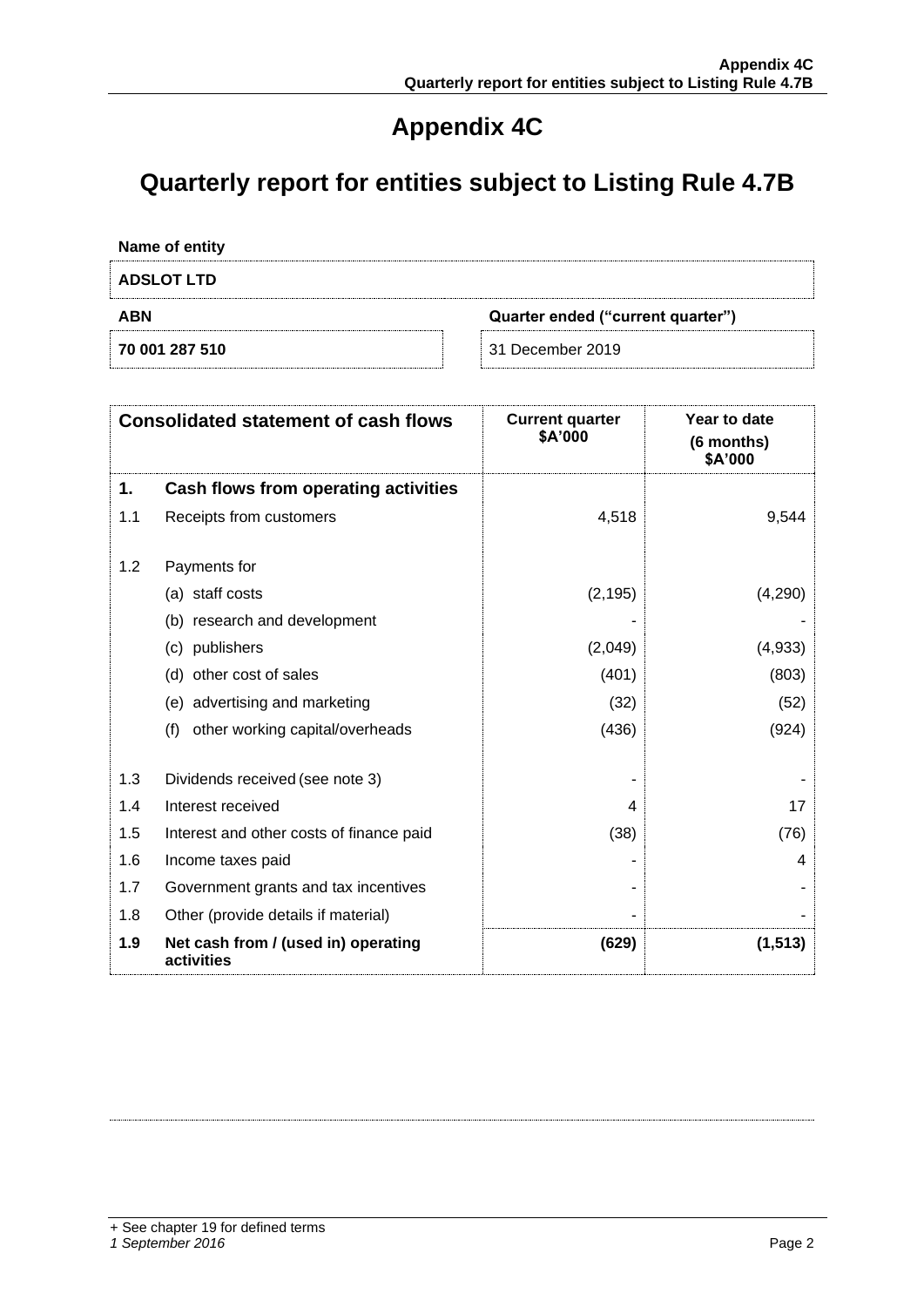|     | <b>Consolidated statement of cash flows</b>       | <b>Current quarter</b><br>\$A'000 | Year to date<br>(6 months)<br>\$A'000 |
|-----|---------------------------------------------------|-----------------------------------|---------------------------------------|
| 2.  | Cash flows from investing activities              |                                   |                                       |
| 2.1 | Payments to acquire:                              |                                   |                                       |
|     | property, plant and equipment<br>(a)              |                                   |                                       |
|     | businesses (see item 10)<br>(b)                   |                                   |                                       |
|     | investments<br>(c)                                |                                   |                                       |
|     | intellectual property<br>(d)                      | (1, 162)                          | (2,510)                               |
|     | other non-current assets<br>(e)                   | (1)                               | (2)                                   |
| 2.2 | Proceeds from disposal of:                        |                                   |                                       |
|     | property, plant and equipment<br>(a)              |                                   |                                       |
|     | businesses (see item 10)<br>(b)                   |                                   |                                       |
|     | investments<br>(c)                                |                                   |                                       |
|     | intellectual property<br>(d)                      |                                   |                                       |
|     | other non-current assets<br>(e)                   |                                   |                                       |
| 2.3 | Cash flows from loans to other entities           |                                   |                                       |
| 2.4 | Dividends received (see note 3)                   |                                   |                                       |
| 2.5 | Other (provide details if material)               |                                   |                                       |
| 2.6 | Net cash from / (used in) investing<br>activities | (1, 163)                          | (2, 512)                              |

| 3.   | Cash flows from financing activities                                           |       |       |
|------|--------------------------------------------------------------------------------|-------|-------|
| 3.1  | Proceeds from issues of shares                                                 | 5,650 | 5,650 |
| 3.2  | Proceeds from issue of convertible notes                                       |       |       |
| 3.3  | Proceeds from exercise of share options                                        |       |       |
| 3.4  | Transaction costs related to issues of<br>shares, convertible notes or options | (305) | (308) |
| 3.5  | Proceeds from borrowings                                                       |       |       |
| 3.6  | Repayment of borrowings                                                        |       |       |
| 3.7  | Transaction costs related to loans and<br>borrowings                           |       |       |
| 3.8  | Dividends paid                                                                 |       |       |
| 3.9  | Other (Leased Assets)                                                          | (183) | (364) |
| 3.10 | Net cash from / (used in) financing<br>activities                              | 5,162 | 4,978 |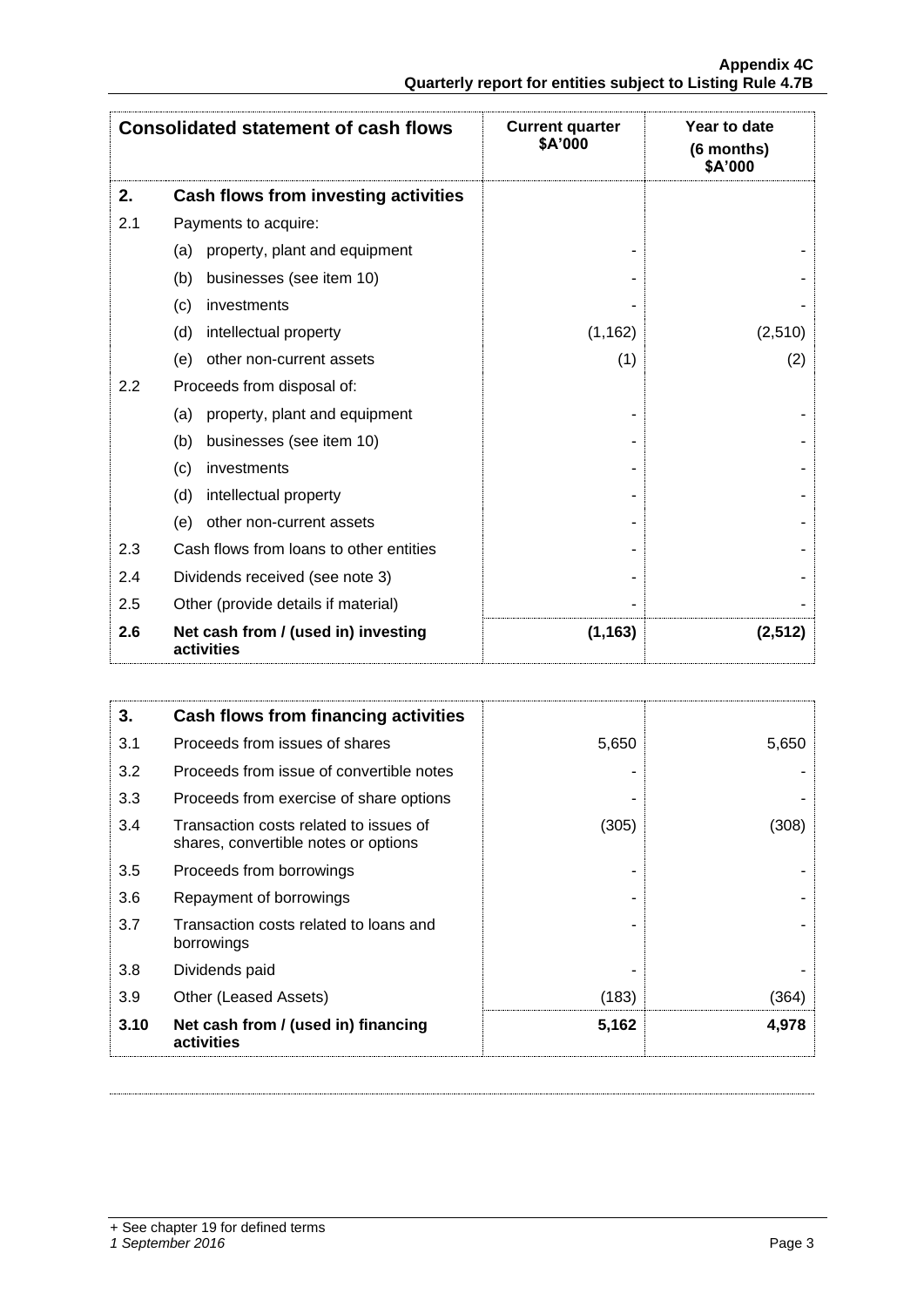|     | <b>Consolidated statement of cash flows</b>                              | <b>Current quarter</b><br>\$A'000 | Year to date<br>(6 months)<br>\$A'000 |
|-----|--------------------------------------------------------------------------|-----------------------------------|---------------------------------------|
| 4.  | Net increase / (decrease) in cash and<br>cash equivalents for the period |                                   |                                       |
| 4.1 | Cash and cash equivalents at beginning of<br>quarter/year to date        | 5,917                             | 8,166                                 |
| 4.2 | Net cash from / (used in) operating<br>activities (item 1.9 above)       | (629)                             | (1, 513)                              |
| 4.3 | Net cash from / (used in) investing activities<br>(item 2.6 above)       | (1, 163)                          | (2,512)                               |
| 4.4 | Net cash from / (used in) financing activities<br>item 3.10 above)       | 5,162                             | 4,978                                 |
| 4.5 | Effect of movement in exchange rates on<br>cash held                     | (121)                             | 47                                    |
| 4.6 | Cash and cash equivalents at end of<br>quarter                           | 9,166                             | 9,166                                 |

| 5.  | Reconciliation of cash and cash<br>equivalents<br>at the end of the quarter (as shown in the<br>consolidated statement of cash flows) to the<br>related items in the accounts | <b>Current quarter</b><br>\$A'000 | <b>Previous quarter</b><br>\$A'000 |
|-----|-------------------------------------------------------------------------------------------------------------------------------------------------------------------------------|-----------------------------------|------------------------------------|
| 5.1 | Bank balances                                                                                                                                                                 | 3,659                             | 5,405                              |
| 5.2 | Call deposits                                                                                                                                                                 | 5,507                             | 512                                |
| 5.3 | Bank overdrafts                                                                                                                                                               |                                   |                                    |
| 5.4 | Other (provide details)                                                                                                                                                       | -                                 |                                    |
| 5.5 | Cash and cash equivalents at end of<br>quarter (should equal item 4.6 above)                                                                                                  | 9,166                             | 5,917                              |

| 6.  | Payments to directors of the entity and their associates                                                    | <b>Current quarter</b><br>\$A'000 |
|-----|-------------------------------------------------------------------------------------------------------------|-----------------------------------|
| 6.1 | Aggregate amount of payments to these parties included in item 1.2                                          | 93                                |
| 6.2 | Aggregate amount of cash flow from loans to these parties included<br>in item 2.3                           |                                   |
| 6.3 | Include below any explanation necessary to understand the transactions included in<br>items $6.1$ and $6.2$ |                                   |
|     | Directors Fees                                                                                              |                                   |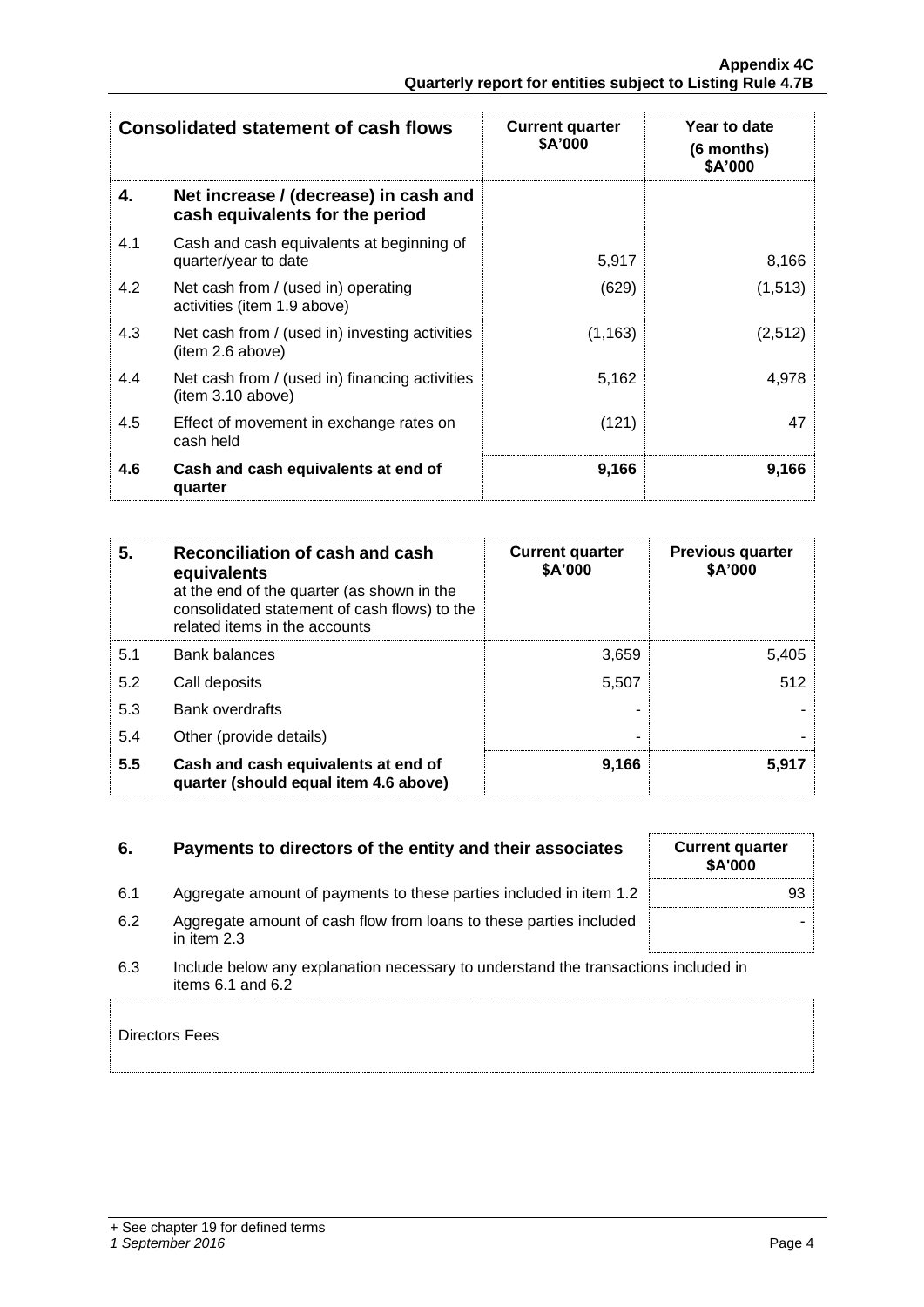| 7.  | Payments to related entities of the entity and their<br>associates                  | <b>Current quarter</b><br><b>\$A'000</b> |
|-----|-------------------------------------------------------------------------------------|------------------------------------------|
| 7.1 | Aggregate amount of payments to these parties included in item 1.2                  | 6                                        |
| 7.2 | Aggregate amount of cash flow from loans to these parties included<br>in item $2.3$ |                                          |

7.3 Include below any explanation necessary to understand the transactions included in items 7.1 and 7.2

Website development work carried out for a company related to a Director

| 8. | <b>Financing facilities available</b> |  |
|----|---------------------------------------|--|
|    | Add notes as necessary for an         |  |
|    | understanding of the position         |  |

- 8.1 Loan facilities
- 8.2 Credit standby arrangements
- 8.3 Other (please specify)

| <b>Total facility amount</b><br>at quarter end<br>\$A'000 | Amount drawn at<br>quarter end<br>\$A'000 |
|-----------------------------------------------------------|-------------------------------------------|
|                                                           |                                           |
|                                                           |                                           |
|                                                           |                                           |

8.4 Include below a description of each facility above, including the lender, interest rate and whether it is secured or unsecured. If any additional facilities have been entered into or are proposed to be entered into after quarter end, include details of those facilities as well.

| 9.  | <b>Estimated cash outflows for next quarter</b> | \$A'000 |
|-----|-------------------------------------------------|---------|
| 9.1 | Research and development                        |         |
| 9.2 | <b>Publishers</b>                               | 2,983   |
| 9.3 | Advertising and marketing                       | 89      |
| 9.4 | Staff costs                                     | 2,580   |
| 9.5 | Other cost of sales                             | 478     |
| 9.6 | Other working capital/overheads                 | 544     |
| 9.7 | Other payments $-$                              |         |
|     | acquisition of intellectual property            | 1,000   |
|     | payments for leased assets                      | 219     |
| 9.8 | <b>Total estimated cash outflows</b>            | 7,893   |